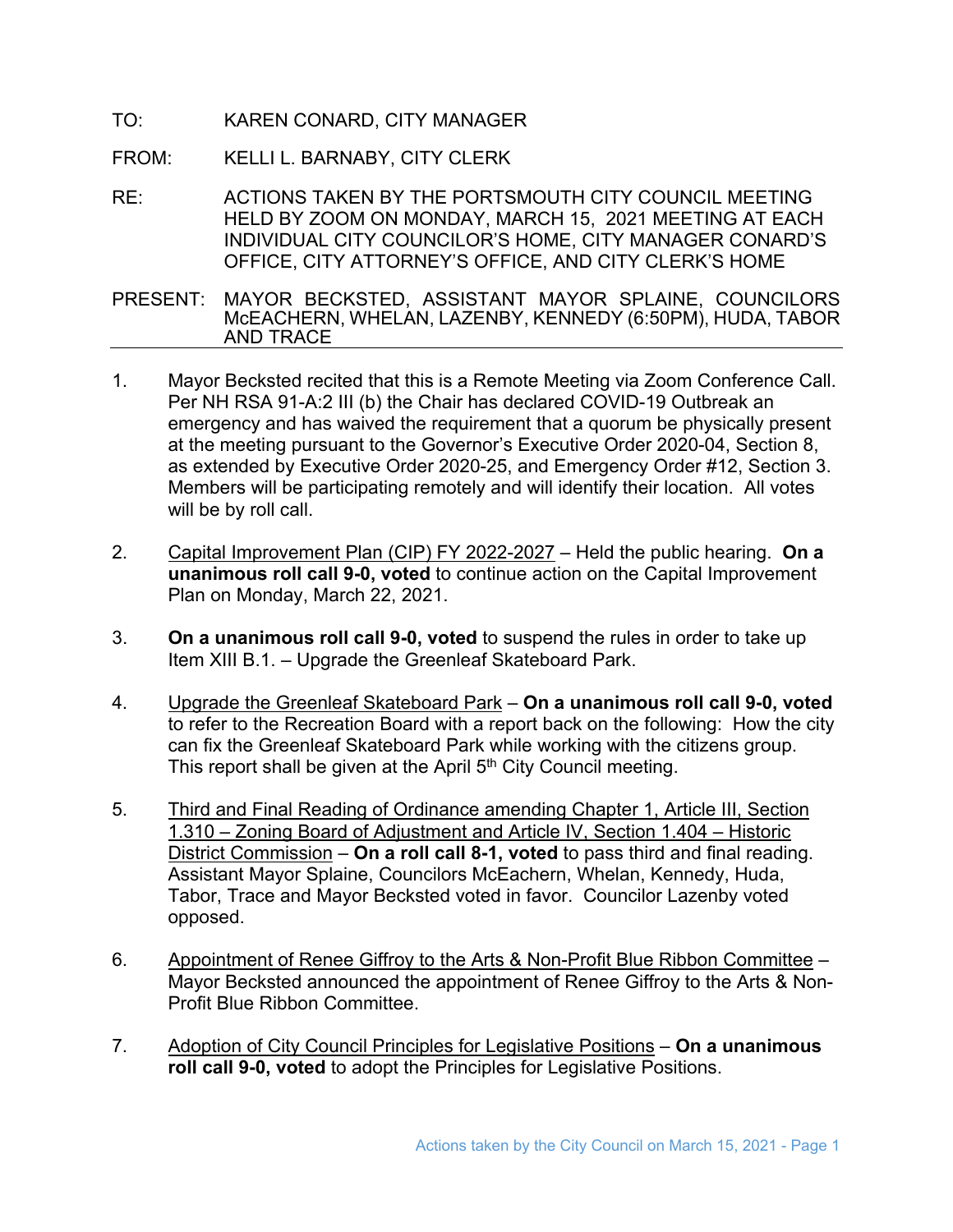- 8. Identification of City owned lands that could serve as spots for affordable housing – **On a unanimous roll call 9-0, voted** to request the City Manager report back on potential sites for housing while consulting with relevant stakeholders such as Portsmouth Housing Authority at the City Manager's discretion.
- 9. Pickleball Courts **On a unanimous roll call 9-0, voted** to request the City Manager work with City staff to convert two tennis courts at South Playground to Pickleball Courts.
- 10. RFP for Public / Private Sports Complex **On a unanimous roll call 9-0, voted** to request the City Manager define an RFP process for Public / Private Sports Complex.
- 11. Demolition Committee **On a unanimous roll call 9-0, voted** a report back from the Planning Board, Historic District Commission, and Demolition Committee on how to improve the Demolition Committee. This will include but not be limited to deterrents for the demolition of Portsmouth buildings, fines for misconduct, and public comments at meetings. Also, incentive for preservation of historical buildings. The expectation would be a report back at the first meeting in May.
- 12. Middle Street Bike Lane Moved to make modifications to the Middle Street Bike Lane from Highland Street to the Intersection of Lincoln Avenue and Middle Street. This would be completed by moving the cars back to the curb, adding a flashing cross walk sign and crosswalk, and designate Lincoln Avenue as a safe route to schools bike route. This should be completed by April 15, 2021.

**On a roll call 5-4, voted** to amend the motion to include that there will be a study for 6 months in accordance to an email that we received from Mr. Bill Watson with an outcome of at the end of the 6 month period there will be a final discussion and decision between city staff, elected officials, community members and the State Department of Transportation on the final configuration of bike lanes along Middle Street or what other acceptable options will look like. Councilors Whelan, Kennedy, Huda, Trace and Mayor Becksted voted in favor. Assistant Mayor Splaine, Councilors McEachern, Lazenby and Tabor voted opposed.

**On a roll call 5-4, voted** to pass main motion as amended. Councilors Whelan, Kennedy, Huda, Trace and Mayor Becksted voted in favor. Assistant Mayor Splaine, Councilors McEachern, Lazenby and Tabor voted opposed.

13. **On a roll call 8-1, voted** to continue the meeting beyond 10:30 p.m. Assistant Mayor Splaine, Councilors McEachern, Whelan, Kennedy, Huda, Tabor, Trace voted in favor. Councilor Lazenby voted opposed.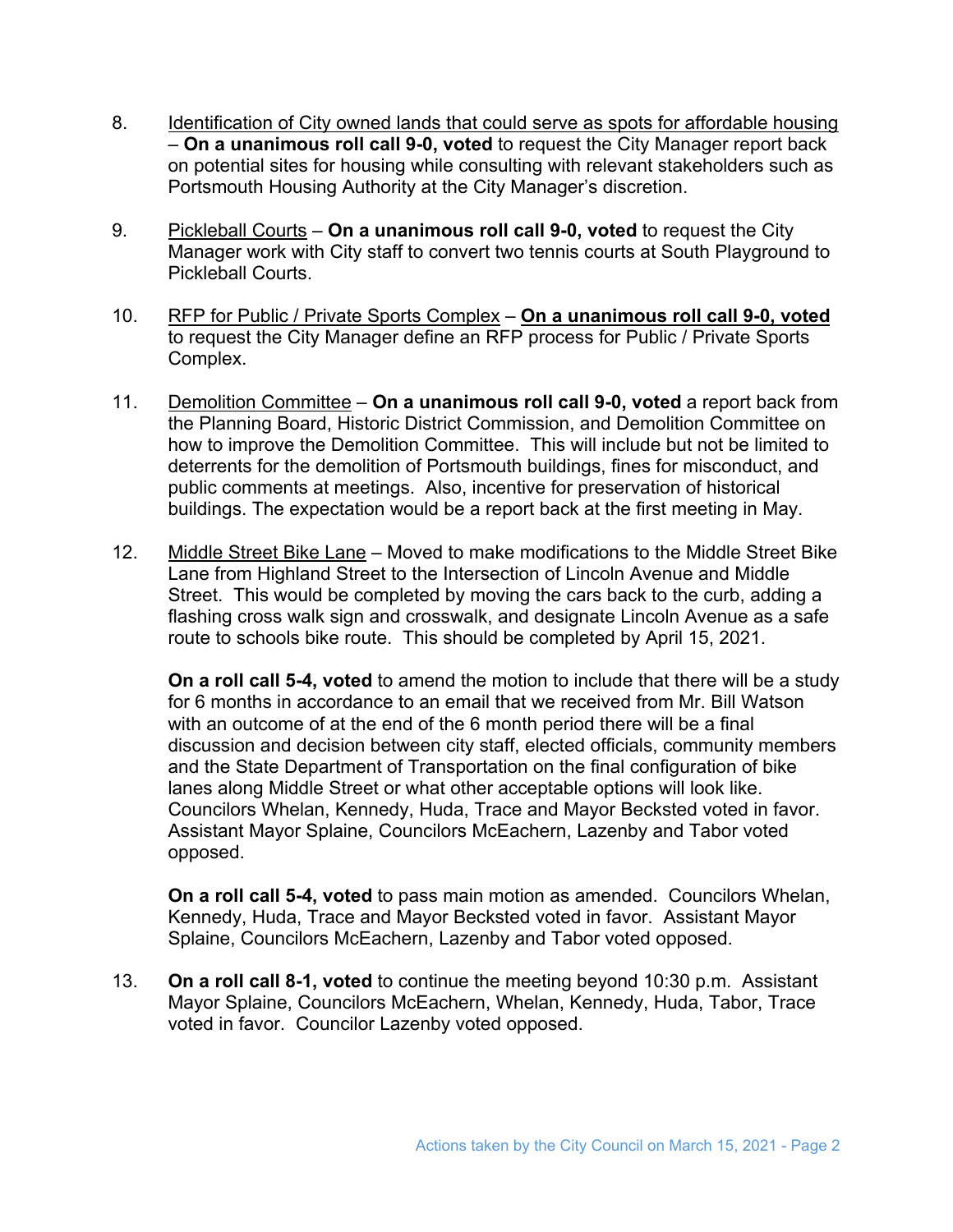- 14. Capital Improvement Plan & Associated Bonding Process **On a roll call 8-1, voted** that the City Manager provide an update to the bonds issued and authorized un-issued report previously that identifies the CIP Projects listed under the description of:
	- Bi-Annual Street Paving
	- Bi-Annual Sidewalk Improvements
	- School Building Improvements
	- Elementary School Improvements
	- Citywide Bridges
	- Citywide Bridge Improvements
	- Citywide Building Improvements
	- Annual Waterline Replacements
	- Annual Sewer Line Replacements
	- Pumping Station Upgrades

This level of transparency is to help the residents/taxpayers see the projects that affect their streets, neighborhoods, and schools, which their tax dollars are funding thru the general fund or bonding.

Also to bring more transparency to the process by which project construction timing is prioritized or adjusted then funded for the Capital Improvement Plan.

These requests are being made in response to taxpayer questions on:

- $\triangleright$  Islington Street Construction
- Elwyn Road Sidewalks
- $\triangleright$  Peverly Hill Sidewalks
- ▶ Sound Barrier Wall Construction Off I-95
- Middle Road & Route 33 Safety Updates
- **▶ Maplewood Bridge Construction**

Assistant Mayor Splaine, Councilors McEachern, Whelan, Kennedy, Huda, Tabor, Trace and Mayor Becksted voted in favor. Councilor Lazenby voted opposed.

- 15. Donation of Bike Service Station from Seacoast Area Bicycle Riders (SABR) **On a unanimous roll call 9-0, voted** to accept the donation from SABR of a bike service station valued in the amount of approximately \$1,234.00.
- 16. Building Permit Fee Waiver for the South Church **On a unanimous roll call 9- 0, voted** to waive the building permit fee for the South Church, as presented.
- 17. Request to Schedule a Work Session Regarding Peirce Island Master Plan **On a unanimous roll call 9-0, voted** to schedule a Peirce Island Master Plan work session at 6:00 p.m. on April 19, 2021.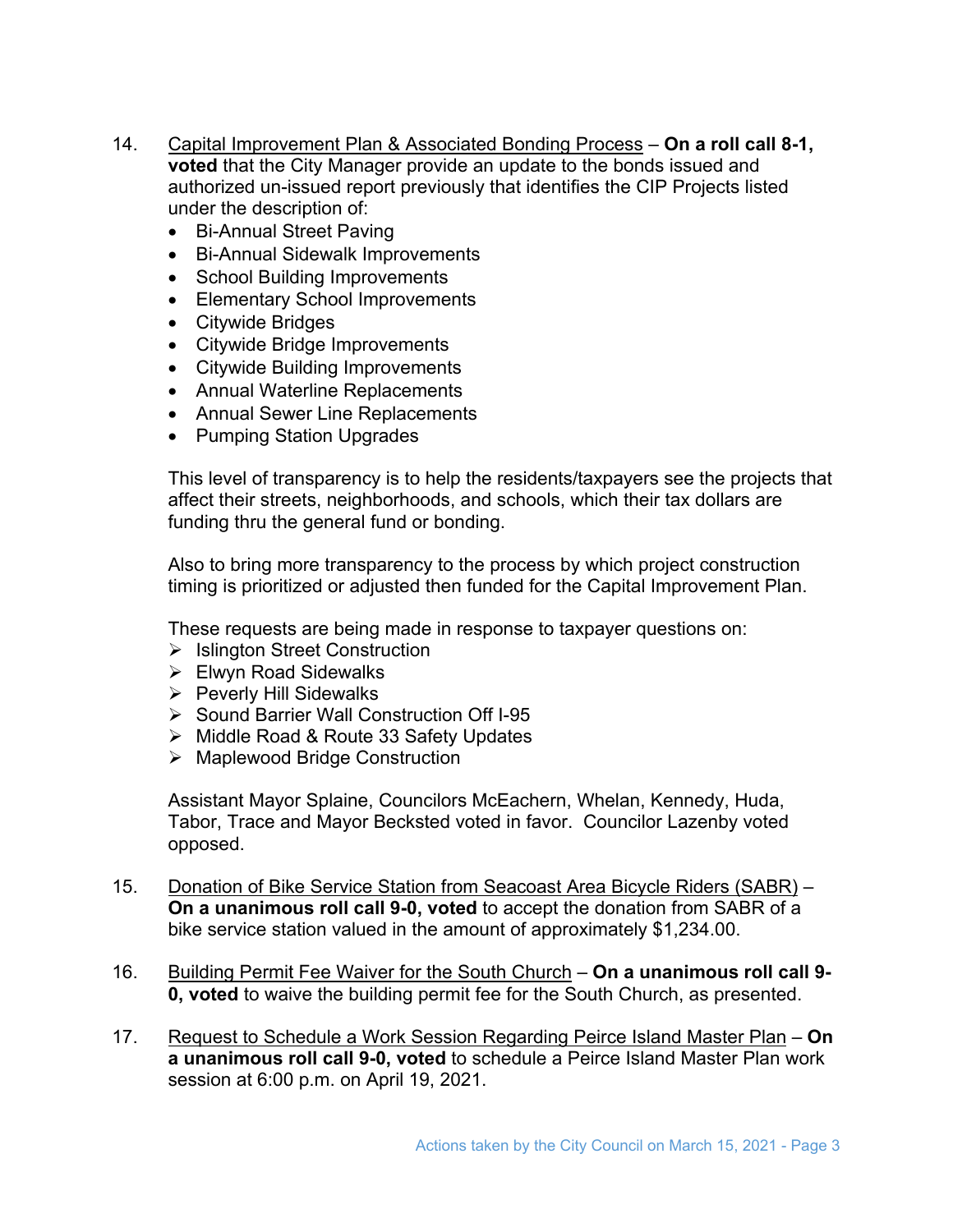- 18. Request to Schedule Public Hearing for Refunding (Refinancing) a Callable Bond – **On a unanimous roll call 9-0, voted** to establish a Special City Council meeting and public hearing on Wednesday, March 24, 2021 at 6:00 p.m. for a Refunding Bond Resolution of up to Seven Million Dollars (\$7,000,000.00), to refund the remaining portion of the aforementioned callable bond and all related costs.
- 19. 46 Maplewood Avenue Revised Public Access Easement **On a unanimous roll call 9-0, voted** to grant authority for the City Manager to negotiate, execute, accept and record the pedestrian access easement an partial release of easement with plans and other related documents in a form similar to those attached in the City Manager's comments dated March 4, 2021.
- 20. 145 Maplewood Avenue Request for Extension of Temporary Construction License – **On a unanimous roll call 9-0, voted** that the City Manager be authorized to execute and accept the temporary construction license regarding 145 Maplewood Avenue as submitted.
- 21. Proposed Longmeadow Road Extension Project **On a unanimous roll call 9- 0, voted** that the City Manager be authorized to negotiate, execute, deliver and record deeds and easements in a form substantially similar to those attached in the City Manager's memorandum dated March 4, 2021 to complete the extension of Longmeadow Road.
- 22. Patricia Drive Release of City Interest and Renaming of Private Road **On a unanimous roll call 9-0, voted** to approve the conveyance by release deed of ownership of 7,860 square feet of roadway as shown on the Plan labeled "Proposed Subdivision Plan: Tax Map 283 Lot 11 dated February 10, 2021, and to approve renaming the private road to Hemlock Way.
- 23. Consent Agenda **On a unanimous roll call 9-0, voted** to adopt the Consent Agenda and refer to City Manager with Authority to Act.
	- A. Request for License to install a Projecting Sign for owner Melissa Pticher, Max Charles, LLC for property located at 168 Fleet Street **(Anticipated action – move to approve the aforementioned Projecting Sign Licenses as recommended by the Planning Director, and further, authorize the City Manager to execute the License Agreement for this request)**

## *Planning Director's Stipulations*

- *The license shall be approved by the Legal Department as to content and form;*
- *Any removal or relocation of projecting sign, for any reason, shall be done at no cost to the City; and*